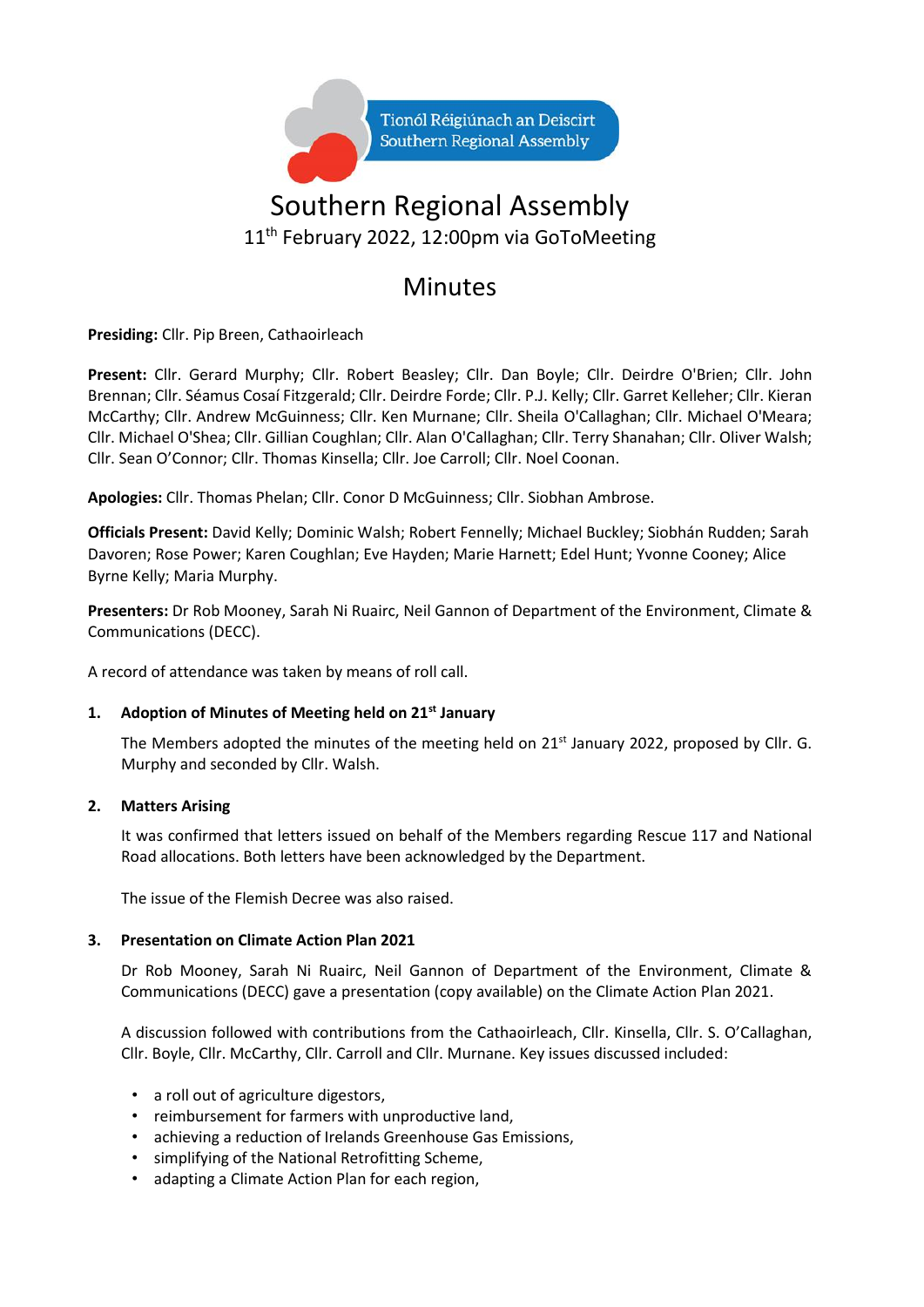- increased funding and training for local authorities,
- concern regarding lack of public awareness/ knowledge.

#### **4. Draft Annual Work Programme for approval**

The Annual Work Programme 2022 was adopted on the proposal of Cllr. Kinsella and seconded by Cllr. Forde.

#### **5. Any Other Business**

The following points were raised:

- Draft Cork County Council Development Plan submissions are due on 15 February,
- Draft Kerry Development Plan submissions due by 23 February and will be sent to Members for comment on 11 February,
- Draft Clare Development Plan is out for consultation and a draft will be issued to Members for comment,
- A training workshop for Members will be organised in coming months and a small delegation to Brussels. Further details will be provided.

#### **6. Date of Next Meeting**

Friday, 11<sup>th</sup> March 2022. Members will be notified prior to meeting whether in person or on-line.

 $Signed: P-N$ 

 **Cllr. Pip Breen Cathaoirleach**